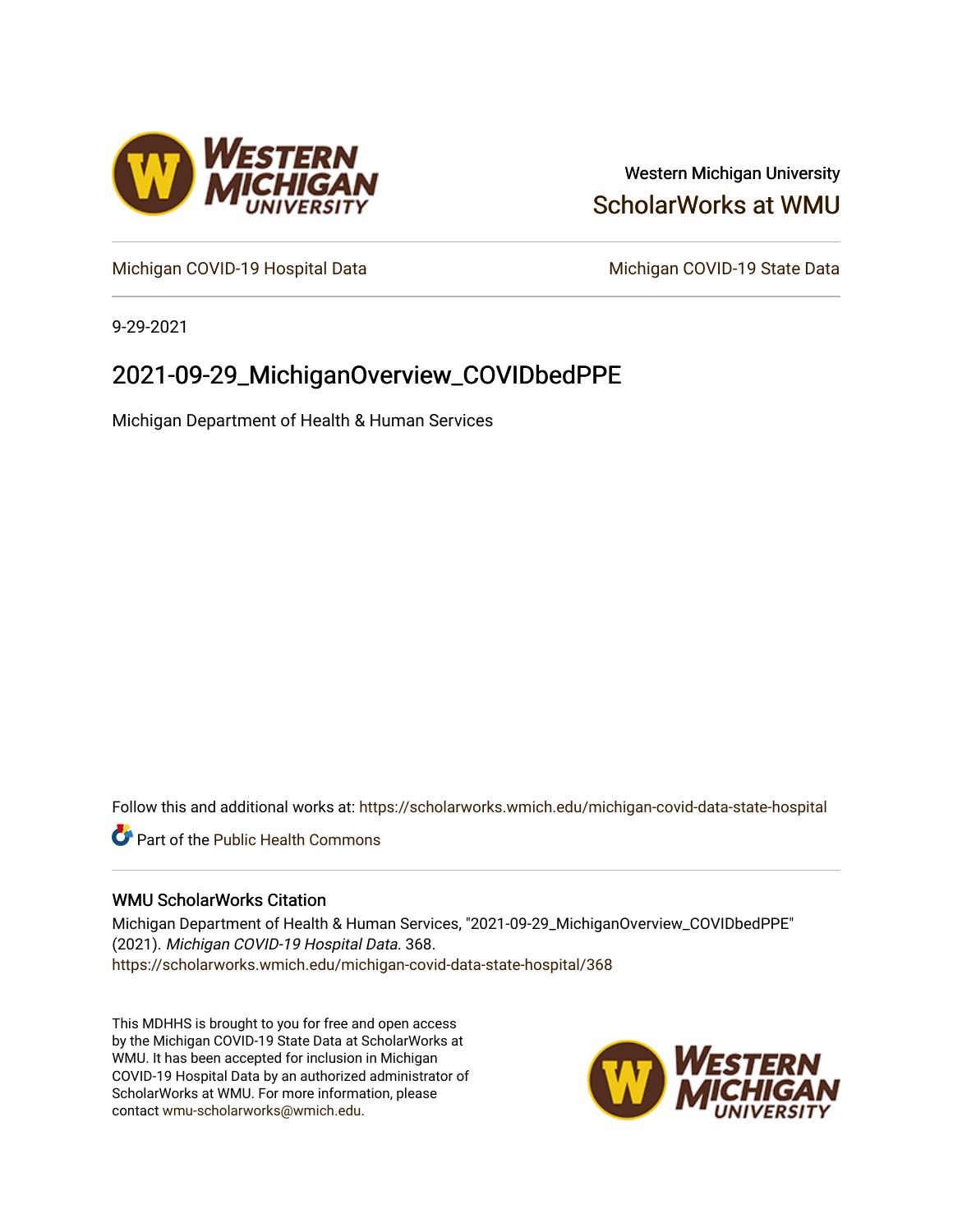# Statewide Available PPE and Bed Tracking

**Note:** Data on this page is updated Monday, Wednesday & Friday.

| <b>Region</b> | <b>All Hospital</b><br><b>Beds</b> | <b>All Adult</b><br><b>Hospital</b><br><b>Beds</b> | All Hospital<br>Inpatient<br><b>Beds</b> | All Hospital<br>Inpatient<br><b>Bed</b><br>∣Occupancy⊺ | <b>Adult</b><br><b>Hospital</b><br>Inpatient<br><b>Beds</b> | <b>Adult Hosp</b><br>Inpatient<br><b>Bed</b><br><b>Occupancy</b> | <b>ICU Beds</b> | <b>ICU Bed</b><br><b>Occupancy</b> | <b>Adult ICU</b><br><b>Beds</b> | <b>Adult ICU</b><br><b>Bed</b><br>$ $ Occupancy $ $ |
|---------------|------------------------------------|----------------------------------------------------|------------------------------------------|--------------------------------------------------------|-------------------------------------------------------------|------------------------------------------------------------------|-----------------|------------------------------------|---------------------------------|-----------------------------------------------------|
| Region 1      | 1830                               | 1689                                               | 1506                                     | 1328                                                   | 1409                                                        | 1251                                                             | 183             | 159                                | 174                             | 154                                                 |
| Region 2N     | 6497                               | 6137                                               | 5780                                     | 4700                                                   | 5420                                                        | 4414                                                             | 587             | 466                                | 571                             | 456                                                 |
| Region 2S     | 8085                               | 7222                                               | 7079                                     | 5990                                                   | 6288                                                        | 5225                                                             | 979             | 790                                | 703                             | 587                                                 |
| Region 3      | 3232                               | 3084                                               | 2894                                     | 2359                                                   | 2731                                                        | 2274                                                             | 420             | 369                                | 339                             | 315                                                 |
| Region 5      | 1684                               | 1667                                               | 1430                                     | 1139                                                   | 1390                                                        | 1115                                                             | 221             | 149                                | 189                             | 146                                                 |
| Region 6      | 3245                               | 2836                                               | 2949                                     | 2515                                                   | 2573                                                        | 2192                                                             | 386             | 341                                | 234                             | 201                                                 |
| Region 7      | 1032                               | 981                                                | 911                                      | 665                                                    | 872                                                         | 645                                                              | 165             | 135                                | 143                             | 121                                                 |
| Region 8      | 754                                | 736                                                | 542                                      | 318                                                    | 518                                                         | 302                                                              | 81              | 53                                 | 62                              | 43                                                  |
| <b>Totals</b> | 26359                              | 24352                                              | 23091                                    | 19014                                                  | 21201                                                       | 17418                                                            | 3022            | 2462                               | 2415                            | 2023                                                |

\*\*Data is preliminary and subject to change.

## **COVID-19 Metrics 09/29/2021**

| <b>HCC Region</b>                                             | <b>Region 1</b> | <b>Region 2</b><br><b>North</b> | <b>Region 2</b><br>South | <b>Region 3</b> | Region 5       | Region 6 $ $ |                | <b>Region 7 Region 8</b> | <b>Total</b> |
|---------------------------------------------------------------|-----------------|---------------------------------|--------------------------|-----------------|----------------|--------------|----------------|--------------------------|--------------|
| <b>Total Hospitalized Adult</b><br><b>Suspected/Confirmed</b> | 165             | 377                             | 356                      | 229             | 135            | 281          | 79             | 49                       | 1671         |
| <b>Adult Confirmed-Positive</b><br><b>COVID</b>               | 151             | 338                             | 326                      | 222             | 125            | 273          | 77             | 49                       | 1561         |
| <b>Hospitalized Peds</b><br><b>Confirmed/Suspected</b>        | $\overline{0}$  | 9                               | 18                       | 2               | $\overline{2}$ | 9            | $\overline{0}$ | $\overline{0}$           | 40           |
| <b>Hospitalized Ped</b><br><b>Confirmed-Positive</b>          | $\overline{0}$  | 4                               | 17                       | $\overline{2}$  | $\overline{2}$ | 7            | $\overline{0}$ | $\overline{0}$           | 32           |
| <b>Hospitalized and Ventilated</b><br><b>COVID</b>            | 14              | 36                              | 56                       | 28              | 11             | 49           |                | $\overline{4}$           | 199          |
| <b>Adult ICU Confirmed/Suspected</b><br><b>COVID</b>          | 39              | 88                              | 91                       | 54              | 36             | 76           | 38             | 14                       | 436          |
| <b>ICU Adult Confirmed-</b><br><b>Positive COVID</b>          | 38              | 84                              | 90                       | 52              | 36             | 74           | 37             | 14                       | 425          |
| <b>Prev Day COVID</b><br><b>Related ED Visits</b>             | 133             | 517                             | 443                      | 150             | 195            | 205          | 113            | 98                       | 1854         |

**Changes have recently been made to the clinical variables shared on the MDHHS website. These changes were made to align with the new reporting requirements from the federal government. To better accommodate all users of this data, MDHHS is expanding the data provided from the previous clinical variables section to the information described in the new clinical variables section. Data users should carefully consider which variables meet their current or ongoing needs for information.**

### **Previous Clinical Variables:**

**# of ED Discharges -** The number of patients discharged home (or equivalent) from ED with suspected or confirmed COVID-19 in past 24 hours. INCLUDE hospital urgent care and ED drive through.

**# in Critical Care -** The CURRENT number of patients in critical care units with suspected or confirmed COVID-19. INCLUDE non-critical care areas being used for surge critical care. DO NOT INCLUDE ED boarding/overflow (patients currently admitted and awaiting bed).

**# on Ventilators -** The CURRENT number of patients receiving mechanical ventilation with suspected or confirmed COVID-19. DO NOT INCLUDE ED boarding/overflow (patients currently admitted and awaiting bed) and surge critical care areas.

**# of Inpatients -** The total number of positive tests for COVID-19 among admitted patients.

**New Clinical Variables:**

**Previous Day's COVID-19-related ED Visits** ( Enter the total number of ED visits who were seen on the previous calendar day who had a visit related to COVID-19 (meets suspected or confirmed definition or presents for COVID diagnostic testing - do not count patients who present for pre-procedure screening).)

**Total ICU adult suspected or confirmed positive COVID patients** (Patients currently hospitalized in an adult ICU bed who have suspected or laboratory-confirmed COVID-19.)

**Hospitalized ICU adult confirmed-positive COVID patients** (same as above, laboratory confirmed only)

https://www.michigan.gov/coronavirus/0,9753,7-406-98159-523641--,00.html 1/6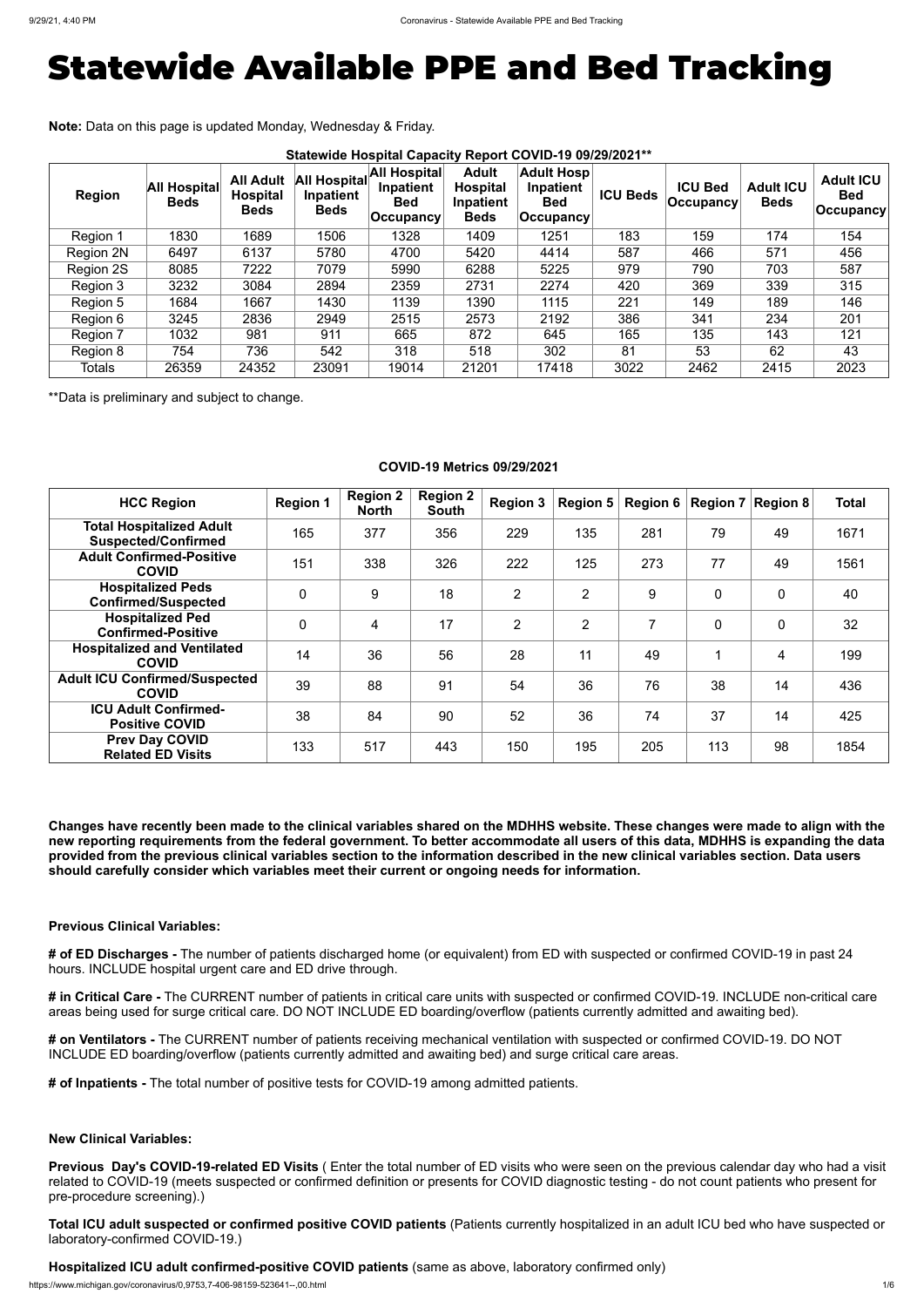**Hospitalized and ventilated COVID patients** (Patients currently hospitalized in an adult, pediatric or neonatal inpatient bed who have suspected or laboratory-confirmed COVID-19 and are on a mechanical ventilator (as defined in 7 above).)

**Total hospitalized adult suspected or confirmed positive COVID patients** (Patients currently hospitalized in an adult inpatient bed who have laboratory-confirmed or suspected COVID-19. Include those in observation beds.)

**Hospitalized adult confirmed-positive COVID patients** (same as above, laboratory confirmed only)

**Total hospitalized pediatric suspected or confirmed positive COVID patients** (Patients currently hospitalized in a pediatric inpatient bed, including NICU, newborn, and nursery, who are suspected or laboratory-confirmed-positive for COVID-19. Include those in observation beds.)

**Hospitalized pediatric confirmed-positive COVID patients** (Patients currently hospitalized in a pediatric inpatient bed, including NICU, newborn, and nursery, who have laboratory-confirmed COVID-19. Include those in observation beds.)

#### **Statewide Hospital Available PPE Tracking for COVID-19 09/29/2021\*\***

| <b>Region</b> | N95 Masks On<br>Hand | <b>PAPRs and</b><br><b>Other</b><br><b>Respirators On</b><br>Hand | <b>Surgical</b><br><b>Masks on</b><br>Hand | <b>Eye Protection</b><br><b>On Hand</b> | <b>Gowns On</b><br>Hand | Launderable<br><b>Gowns On Hand</b> | <b>Exam Gloves</b><br>(Single) On<br>Hand |
|---------------|----------------------|-------------------------------------------------------------------|--------------------------------------------|-----------------------------------------|-------------------------|-------------------------------------|-------------------------------------------|
| Region 1      | 591052               | 205                                                               | 3711970                                    | 131901                                  | 467322                  | 3900                                | 21521997                                  |
| Region 2N     | 452070               | 607                                                               | 1136462                                    | 65065                                   | 209227                  | 4395                                | 11730202                                  |
| Region 2S     | 765858               | 1393                                                              | 1789064                                    | 371228                                  | 1801542                 | 14310                               | 10249424                                  |
| Region 3      | 633378               | 692                                                               | 2098422                                    | 102598                                  | 925097                  | 4059                                | 12736513                                  |
| Region 5      | 612964               | 511                                                               | 1056044                                    | 40170                                   | 374937                  | 978                                 | 3342624                                   |
| Region 6      | 1629485              | 556                                                               | 4287886                                    | 121278                                  | 338489                  | 6170                                | 15718507                                  |
| Region 7      | 86596                | 517                                                               | 1524477                                    | 59640                                   | 55434                   | 6090                                | 7884682                                   |
| Region 8      | 182946               | 424                                                               | 680705                                     | 27454                                   | 93440                   | 5691                                | 3033128                                   |
| <b>Totals</b> | 4954349              | 4905                                                              | 16285030                                   | 919334                                  | 4265488                 | 45593                               | 86217077                                  |

\*\*Data is preliminary and subject to change.

- Data is self-reported by hospitals daily to the EM Resource System per **[MDHHS Director Robert Gordon's Emergency Order](https://www.michigan.gov/documents/coronavirus/MDHHS_epidemic_reporting_order_and_instructions_684709_7.pdf)**.
- Changes in inventory numbers have likely occurred since reporting was completed.
- This information will be updated daily by 7 p.m.
- Information about Healthcare Coalition Regions is available on the **[MDHHS website](https://www.michigan.gov/mdhhs/0,5885,7-339-71548_54783_54826_56171-237197--,00.html#hcc)**.

**Region1** - Clinton, Eaton, Gratiot, Hillsdale, Ingham, Jackson, Lenawee, Livingston and Shiawassee counties.

**Region 2S** - City of Detroit and Monroe, Washtenaw and Wayne counties.

**Region 2N** - Macomb, Oakland and St. Clair counties.

**Region 3** - Saginaw, Alcona, Iosco, Ogemaw, Arenac, Gladwin, Midland, Bay, Genesee, Tuscola, Lapeer, Sanilac and Huron counties.

**Region 5** - Allegan, Barry, Calhoun, Branch, St. Joseph, Cass, Berrien, Van Buren and Kalamazoo counties.

**Region 6** - Clare, Ionia, Isabella, Kent, Lake, Mason, Mecosta, Montcalm, Muskegon, Newaygo, Oceana, Osceola and Ottawa counties. **Region 7** - Manistee, Wexford, Missaukee, Roscommon, Benzie, Leelanau, Grand Traverse, Kalkaska, Crawford, Oscoda, Antrim, Otsego, Montmorency, Alpena, Presque Ilse, Cheboygan, Emmet and Charlevoix counties.

**Region 8** - Chippewa, Mackinac, Luce, Schoolcraft, Delta, Alger, Marquette, Dickinson, Menominee, Baraga, Iron, Gogebic, Ontonagon, Houghton and Keweenaw counties.

#### **PPE Days On Hand as of 09/27/2021**

| PPE Days On Hand as of 09/2//2021               |            |                                 |             |                              |                                 |                      |  |  |
|-------------------------------------------------|------------|---------------------------------|-------------|------------------------------|---------------------------------|----------------------|--|--|
| <b>Hospital</b>                                 | N95 Masks  | <b>Surgical</b><br><b>Masks</b> | Gowns       | <b>Exam</b><br><b>Gloves</b> | <b>Eye</b><br><b>Protection</b> |                      |  |  |
| Allegan General Hospital                        | >30 days   | $\overline{>}30$ days           | $>30$ days  | >30 days                     | >30 days                        | <b>Health System</b> |  |  |
| <b>Ascension Borgess Hospital</b>               | >30 days   | $>30$ days                      | >30 days    | $>30$ days                   | $>30$ days                      | <b>Health System</b> |  |  |
| <b>Ascension Borgess-Pipp Hospital</b>          | >30 days   | >30 days                        | $>30$ days  | >30 days                     | $>30$ days                      | <b>Health System</b> |  |  |
| Ascension Brighton Center for Recovery          | 15-30 days | $\overline{15}$ -30 days        | $>30$ days  | >30 days                     | $>30$ days                      | <b>Health System</b> |  |  |
| <b>Ascension Genesys Hospital</b>               | >30 days   | $15-30$ days                    | >30 days    | $7-14$ days                  | >30 days                        | <b>Health System</b> |  |  |
| <b>Ascension Macomb Oakland Madison Heights</b> | >30 days   | >30 days                        | $7-14$ days | >30 days                     | $>30$ days                      | <b>Health System</b> |  |  |
| <b>Ascension Macomb Oakland Warren</b>          | $>30$ days | >30 days                        | 15-30 days  | >30 days                     | >30 days                        | <b>Health System</b> |  |  |
| <b>Ascension Providence Hospital Novi</b>       | >30 days   | >30 days                        | >30 days    | 15-30 days                   | >30 days                        | <b>Health System</b> |  |  |
| <b>Ascension Providence Hospital Southfield</b> | >30 days   | >30 days                        | >30 days    | 15-30 days                   | >30 days                        | <b>Health System</b> |  |  |
| <b>Ascension Providence Rochester</b>           | >30 days   | $\overline{>30}$ days           | >30 days    | >30 days                     | >30 days                        | <b>Health System</b> |  |  |
| <b>Ascension River District Hospital</b>        | >30 days   | $\overline{15}$ -30 days        | >30 days    | $\overline{>30}$ days        | $\overline{>30}$ days           | <b>Health System</b> |  |  |
| Ascension St. John Hospital                     | >30 days   | >30 days                        | $7-14$ days | 15-30 days                   | 15-30 days                      | <b>Health System</b> |  |  |
| Ascension St. Joseph Hospital                   | >30 days   | >30 days                        | >30 days    | $>30$ days                   | >30 days                        | <b>Health System</b> |  |  |
| <b>Ascension St. Mary's Hospital</b>            | >30 days   | >30 days                        | >30 days    | 15-30 days                   | >30 days                        | <b>Health System</b> |  |  |
| <b>Ascension Standish Hospital</b>              | >30 days   | $7-14$ days                     | >30 days    | >30 days                     | >30 days                        | <b>Health System</b> |  |  |
| <b>Aspirus Iron River Hospital</b>              | >30 days   | >30 days                        | 15-30 days  | >30 days                     | >30 days                        | <b>Health System</b> |  |  |
| Aspirus Ironwood Hospital                       | >30 days   | >30 days                        | >30 days    | >30 days                     | >30 days                        | <b>Health System</b> |  |  |
| <b>Aspirus Keweenaw Hospital</b>                | >30 days   | >30 days                        | >30 days    | >30 days                     | 15-30 days                      | <b>Health System</b> |  |  |
| Aspirus Ontonagon Hospital                      | >30 days   | >30 days                        | >30 days    | >30 days                     | >30 days                        | <b>Health System</b> |  |  |
| <b>Baraga County Memorial Hospital</b>          | >30 days   | >30 days                        | $>30$ days  | >30 days                     | >30 days                        | Independent          |  |  |
| <b>Beaumont Farmington Hills</b>                | >30 days   | >30 days                        | >30 days    | >30 days                     | >30 days                        | <b>Health System</b> |  |  |
| <b>Beaumont Healthcare Center - Canton</b>      | >30 days   | >30 days                        | >30 days    | >30 days                     | >30 days                        | <b>Health System</b> |  |  |
| <b>Beaumont Hospital - Royal Oak</b>            | >30 days   | >30 days                        | >30 days    | >30 days                     | >30 days                        | <b>Health System</b> |  |  |
| <b>Beaumont Hospital - Troy</b>                 | $>30$ days | $>30$ days                      | >30 days    | >30 days                     | >30 days                        | <b>Health System</b> |  |  |
| <b>Beaumont Hospital Dearborn</b>               | >30 days   | >30 days                        | >30 days    | >30 days                     | >30 days                        | <b>Health System</b> |  |  |
| <b>Beaumont Hospital Grosse Pointe</b>          | >30 days   | >30 days                        | >30 days    | >30 days                     | >30 days                        | <b>Health System</b> |  |  |
| <b>Beaumont Hospital Taylor</b>                 | >30 days   | >30 days                        | >30 days    | >30 days                     | >30 days                        | <b>Health System</b> |  |  |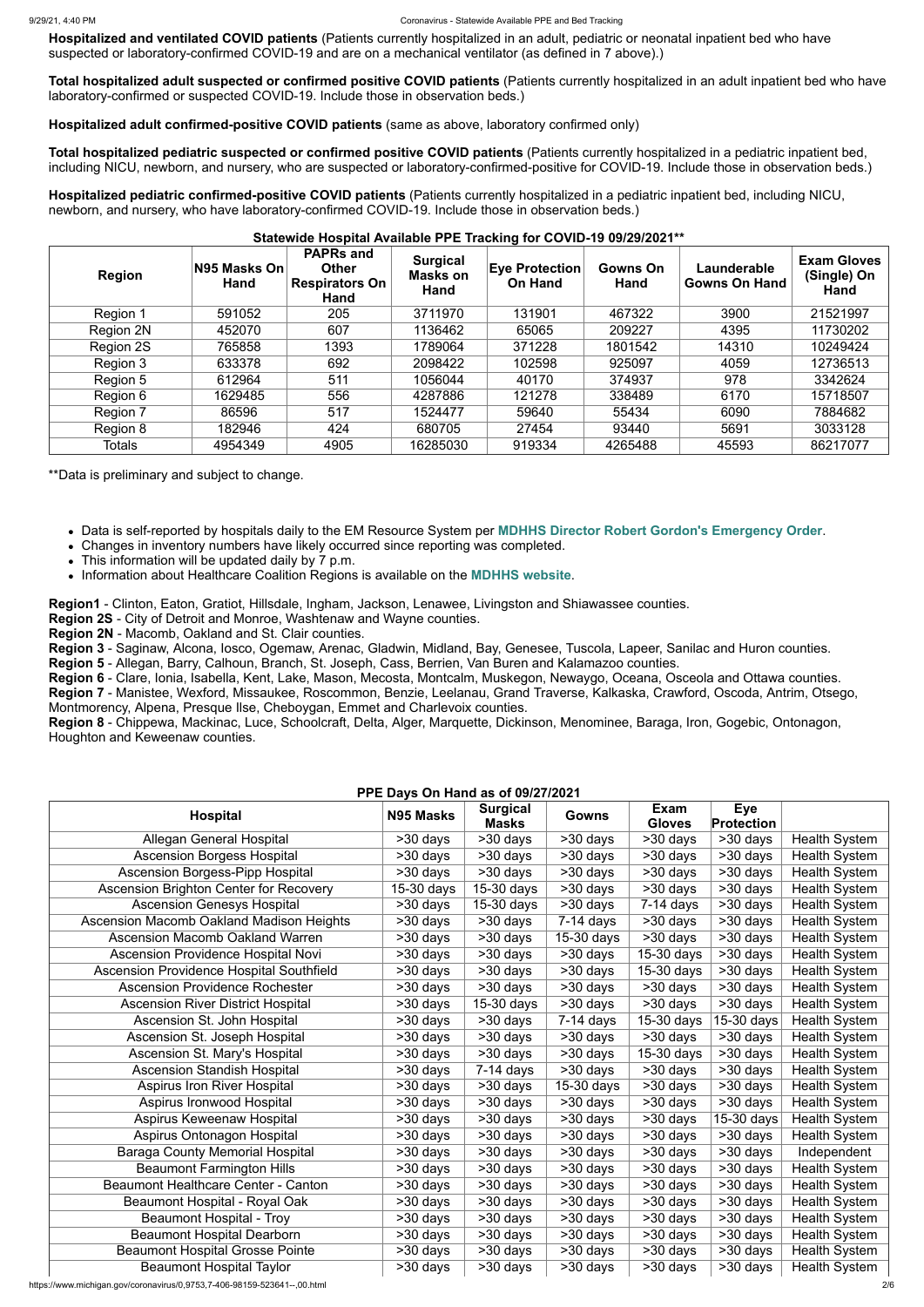#### 9/29/21, 4:40 PM Coronavirus - Statewide Available PPE and Bed Tracking

| <b>Hospital</b>                                                              | N95 Masks                             | <b>Surgical</b><br><b>Masks</b>      | Gowns                                 | Exam<br><b>Gloves</b>             | <b>Eye</b><br><b>Protection</b>     |                                              |
|------------------------------------------------------------------------------|---------------------------------------|--------------------------------------|---------------------------------------|-----------------------------------|-------------------------------------|----------------------------------------------|
| <b>Beaumont Hospital Trenton</b>                                             | >30 days                              | >30 days                             | >30 days                              | >30 days                          | $\overline{>30}$ days               | <b>Health System</b>                         |
| <b>Beaumont Hospital Wayne</b>                                               | >30 days                              | >30 days                             | $>30$ days                            | $>30$ days                        | >30 days                            | <b>Health System</b>                         |
| <b>Borgess Lee Memorial Hospital</b>                                         | >30 days                              | >30 days                             | $>30$ days                            | 15-30 days                        | >30 days                            | <b>Health System</b>                         |
| <b>Bronson Battle Creek</b>                                                  | 15-30 days                            | $>30$ days                           | >30 days                              | $7-14$ days                       | >30 days                            | <b>Health System</b>                         |
| <b>Bronson LakeView Hospital</b>                                             | $\overline{>30}$ days                 | >30 days                             | >30 days                              | 15-30 days                        | >30 days                            | <b>Health System</b>                         |
| <b>Bronson Methodist Hospital</b><br><b>Bronson South Haven</b>              | 15-30 days<br>$\overline{>30}$ days   | >30 days<br>>30 days                 | 4-6 days<br>$7-14$ days               | $7-14$ days<br>15-30 days         | >30 days<br>>30 days                | <b>Health System</b><br><b>Health System</b> |
| Children's Hospital of Michigan                                              | 15-30 days                            | 15-30 days                           | 7-14 days                             | $7-14$ days                       | 15-30 days                          | <b>Health System</b>                         |
| <b>Covenant Healthcare</b>                                                   | >30 days                              | >30 days                             | >30 days                              | 4-6 days                          | >30 days                            | <b>Health System</b>                         |
| <b>Deckerville Community Hospital</b>                                        | >30 days                              | >30 days                             | 15-30 days                            | >30 days                          | >30 days                            | Independent                                  |
| Detroit Receiving Hosp & Univ Health Ctr                                     | 15-30 days                            | 15-30 days                           | $7-14$ days                           | $\overline{15}$ -30 days          | 15-30 days                          | <b>Health System</b>                         |
| Dickinson Memorial Health Care System                                        | >30 days                              | >30 days                             | $>30$ days                            | >30 days                          | >30 days                            | Independent                                  |
| <b>Eaton Rapids Medical Center</b>                                           | >30 days                              | >30 days                             | >30 days                              | >30 days                          | >30 days                            | Independent                                  |
| <b>Garden City Hospital</b>                                                  | >30 days                              | >30 days                             | $>30$ days                            | 15-30 days                        | >30 days                            | <b>Health System</b>                         |
| <b>Harbor Beach Community Hospital</b>                                       | >30 days                              | >30 days                             | >30 days                              | >30 days                          | >30 days                            | Independent                                  |
| Harper Univ/Hutzel Women's Hospitals                                         | 15-30 days                            | $7-14$ days                          | 15-30 days                            | 15-30 days                        | 15-30 days                          | <b>Health System</b>                         |
| Helen Newberry Joy Hospital                                                  | $7-14$ days                           | $7-14$ days                          | $7-14$ days                           | $7-14$ days                       | $7-14$ days                         | Independent                                  |
| Henry Ford West Bloomfield Hospital                                          | >30 days                              | $>30$ days                           | >30 days                              | >30 days                          | >30 days                            | <b>Health System</b>                         |
| Henry Ford Allegiance Health<br>Henry Ford Health Center Brownstown          | $\overline{>30}$ days<br>>30 days     | >30 days<br>$\overline{15}$ -30 days | >30 days<br>15-30 days                | >30 days<br>$\overline{>}30$ days | $\overline{>30}$ days<br>$>30$ days | <b>Health System</b><br><b>Health System</b> |
| <b>Henry Ford Hospital</b>                                                   | $15-30$ days                          | 15-30 days                           | 15-30 days                            | 15-30 days                        | 15-30 days                          | <b>Health System</b>                         |
| <b>Henry Ford Macomb Hospital</b>                                            | >30 days                              | $\overline{>30}$ days                | >30 days                              | 15-30 days                        | $\overline{>30}$ days               | <b>Health System</b>                         |
| Henry Ford Med Center Sterling Heights                                       | $1-3$ days                            | $1-3$ days                           | $1-3$ days                            | 4-6 days                          | 1-3 days                            | <b>Health System</b>                         |
| Henry Ford Medical Center - Fairlane                                         | $7-14$ days                           | $\overline{7}$ -14 days              | $7-14$ days                           | $7-14$ days                       | $7-14$ days                         | <b>Health System</b>                         |
| <b>Henry Ford Medical Center- Cottage</b>                                    | $\overline{7}$ -14 days               | $7-14$ days                          | $7-14$ days                           | $7-14$ days                       | 4-6 days                            | <b>Health System</b>                         |
| <b>Henry Ford Wyandotte Hospital</b>                                         | 15-30 days                            | $\overline{15}$ -30 days             | 15-30 days                            | 15-30 days                        | 15-30 days                          | <b>Health System</b>                         |
| <b>Hills and Dales General Hospital</b>                                      | >30 days                              | >30 days                             | >30 days                              | >30 days                          | >30 days                            | Independent                                  |
| <b>Hillsdale Hospital</b>                                                    | $\overline{>30}$ days                 | $\overline{>30}$ days                | $>30$ days                            | $\overline{>30}$ days             | $>30$ days                          | Independent                                  |
| <b>Holland Community Hospital</b>                                            | $\overline{>30}$ days                 | $>30$ days                           | >30 days                              | $\overline{>}30$ days             | $\overline{15-30}$ days             | Independent                                  |
| <b>Hurley Medical Center</b>                                                 | >30 days                              | >30 days                             | $>30$ days                            | 15-30 days                        | >30 days                            | <b>Health System</b>                         |
| Huron Valley Sinai Hospital                                                  | $15-30$ days                          | 15-30 days                           | 15-30 days                            | 15-30 days                        | 15-30 days                          | <b>Health System</b>                         |
| Kalkaska Memorial Health Center<br><b>Karmanos Cancer Center</b>             | >30 days<br>>30 days                  | >30 days<br>>30 days                 | $\overline{>30}$ days<br>>30 days     | >30 days<br>$>30$ days            | $\overline{>30}$ days<br>>30 days   | Independent<br><b>Health System</b>          |
| Lake Huron Medical Center (was SJMPH)                                        | 15-30 days                            | 15-30 days                           | 15-30 days                            | 15-30 days                        | 15-30 days                          | <b>Health System</b>                         |
| <b>Lakeland Hospital, Niles</b>                                              | >30 days                              | $>30$ days                           | 15-30 days                            | >30 days                          | $\overline{15}$ -30 days            | <b>Health System</b>                         |
| Lakeland Hospital, Watervliet                                                | >30 days                              | >30 days                             | 15-30 days                            | >30 days                          | 15-30 days                          | <b>Health System</b>                         |
| Lakeland Medical Center. - St. Joseph                                        | >30 days                              | >30 days                             | >30 days                              | >30 days                          | 15-30 days                          | <b>Health System</b>                         |
| Mackinac Straits Hospital                                                    | $>30$ days                            | >30 days                             | >30 days                              | $7-14$ days                       | >30 days                            | Independent                                  |
| Marlette Regional Hospital                                                   | >30 days                              | >30 days                             | >30 days                              | >30 days                          | >30 days                            | Independent                                  |
| McKenzie Memorial Hospital                                                   | >30 days                              | >30 days                             | $>30$ days                            | >30 days                          | >30 days                            | Independent                                  |
| McLaren - Macomb                                                             | 15-30 days                            | 15-30 days                           | 15-30 days                            | 4-6 days                          | $15-30$ days                        | <b>Health System</b>                         |
| <b>McLaren Bay Region</b>                                                    | $7-14$ days                           | $7-14$ days                          | $7-14$ days                           | $7-14$ days                       | $7-14$ days                         | <b>Health System</b>                         |
| <b>McLaren Bay Special Care</b><br><b>McLaren Caro Region</b>                | $>30$ days<br>15-30 days              | $\overline{>30}$ days<br>15-30 days  | >30 days<br>15-30 days                | 4-6 days<br>15-30 days            | >30 days<br>15-30 days              | <b>Health System</b><br><b>Health System</b> |
| McLaren Central Michigan Hospital                                            | >30 days                              | >30 days                             | >30 days                              | >30 days                          | >30 days                            | <b>Health System</b>                         |
| <b>McLaren Flint</b>                                                         | $>30$ days                            | 15-30 days                           | >30 days                              | >30 days                          | 15-30 days                          | <b>Health System</b>                         |
| <b>McLaren Greater Lansing</b>                                               | >30 days                              | >30 days                             | >30 days                              | >30 days                          | >30 days                            | <b>Health System</b>                         |
| <b>McLaren Lapeer Region</b>                                                 | >30 days                              | 15-30 days                           | $\overline{15}$ -30 days              | 4-6 days                          | 15-30 days                          | <b>Health System</b>                         |
| McLaren Northern Michigan - Cheboygan                                        | >30 days                              | >30 days                             | >30 days                              | >30 days                          | >30 days                            | <b>Health System</b>                         |
| McLaren Northern Michigan - Petoskey                                         | $>30$ days                            | $>30$ days                           | $>30$ days                            | >30 days                          | >30 days                            | <b>Health System</b>                         |
| <b>McLaren Orthopedic Hospital</b>                                           | >30 days                              | >30 days                             | >30 days                              | $\overline{>30}$ days             | $\overline{>30}$ days               | <b>Health System</b>                         |
| <b>McLaren Port Huron Hospital</b>                                           | >30 days                              | >30 days                             | >30 days                              | >30 days                          | $7-14$ days                         | <b>Health System</b>                         |
| <b>McLaren Thumb Region</b>                                                  | 15-30 days                            | 15-30 days                           | $15-30$ days                          | 15-30 days                        | 15-30 days<br>15-30 days            | <b>Health System</b>                         |
| McLaren-Oakland Hospital<br><b>Memorial Healthcare</b>                       | 15-30 days<br>$\overline{7}$ -14 days | $7-14$ days<br>$7-14$ days           | 15-30 days<br>$\overline{7}$ -14 days | 15-30 days<br>15-30 days          | $7-14$ days                         | <b>Health System</b><br>Independent          |
| Mercy Health Hackley Campus                                                  | >30 days                              | >30 days                             | >30 days                              | >30 days                          | >30 days                            | <b>Health System</b>                         |
| <b>Mercy Health Lakeshore Campus</b>                                         | >30 days                              | >30 days                             | >30 days                              | $\overline{>30}$ days             | >30 days                            | <b>Health System</b>                         |
| Mercy Health Mercy Campus                                                    | >30 days                              | >30 days                             | $>30$ days                            | >30 days                          | $>30$ days                          | <b>Health System</b>                         |
| <b>Mercy Health Southwest Campus</b>                                         | >30 days                              | >30 days                             | 15-30 days                            | >30 days                          |                                     | <b>Health System</b>                         |
| Mercy Health St. Mary's Main Campus                                          | >30 days                              | >30 days                             | 7-14 days                             | 15-30 days                        | >30 days                            | <b>Health System</b>                         |
| <b>Metro Health Hospital</b>                                                 | >30 days                              | >30 days                             | >30 days                              | >30 days                          | >30 days                            | <b>Health System</b>                         |
| MidMichigan Medical Center - Alpena                                          | >30 days                              | >30 days                             | >30 days                              | >30 days                          | >30 days                            | <b>Health System</b>                         |
| MidMichigan Medical Center - Clare                                           | 15-30 days                            | >30 days                             | 15-30 days                            | >30 days                          | >30 days                            | <b>Health System</b>                         |
| MidMichigan Medical Center - Gladwin                                         | >30 days                              | >30 days                             | >30 days                              | >30 days                          | >30 days                            | <b>Health System</b>                         |
| MidMichigan Medical Center - Gratiot<br>MidMichigan Medical Center - Midland | $15-30$ days<br>$15-30$ days          | >30 days<br>>30 days                 | 15-30 days<br>>30 days                | >30 days<br>>30 days              | >30 days<br>>30 days                | <b>Health System</b><br><b>Health System</b> |
| MidMichigan Medical Center - Mt Pleasant                                     | 15-30 days                            | >30 days                             | 15-30 days                            | >30 days                          | >30 days                            | <b>Health System</b>                         |
| MidMichigan Medical Center - West Branch                                     | >30 days                              | >30 days                             | >30 days                              | >30 days                          | >30 days                            | <b>Health System</b>                         |
| <b>Munising Memorial Hospital</b>                                            | >30 days                              | >30 days                             | >30 days                              | >30 days                          | >30 days                            | Independent                                  |
| Munson Healthcare Cadillac Hospital                                          | >30 days                              | >30 days                             | >30 days                              | >30 days                          | >30 days                            | <b>Health System</b>                         |
| Munson Healthcare Charlevoix Hospital                                        | >30 days                              | >30 days                             | >30 days                              | >30 days                          | >30 days                            | <b>Health System</b>                         |
| Munson Healthcare Grayling Hospital                                          | $>30$ days                            | >30 days                             | >30 days                              | >30 days                          | >30 days                            | <b>Health System</b>                         |
| Munson Healthcare Manistee Hospital                                          | >30 days                              | >30 days                             | >30 days                              | >30 days                          | >30 days                            | <b>Health System</b>                         |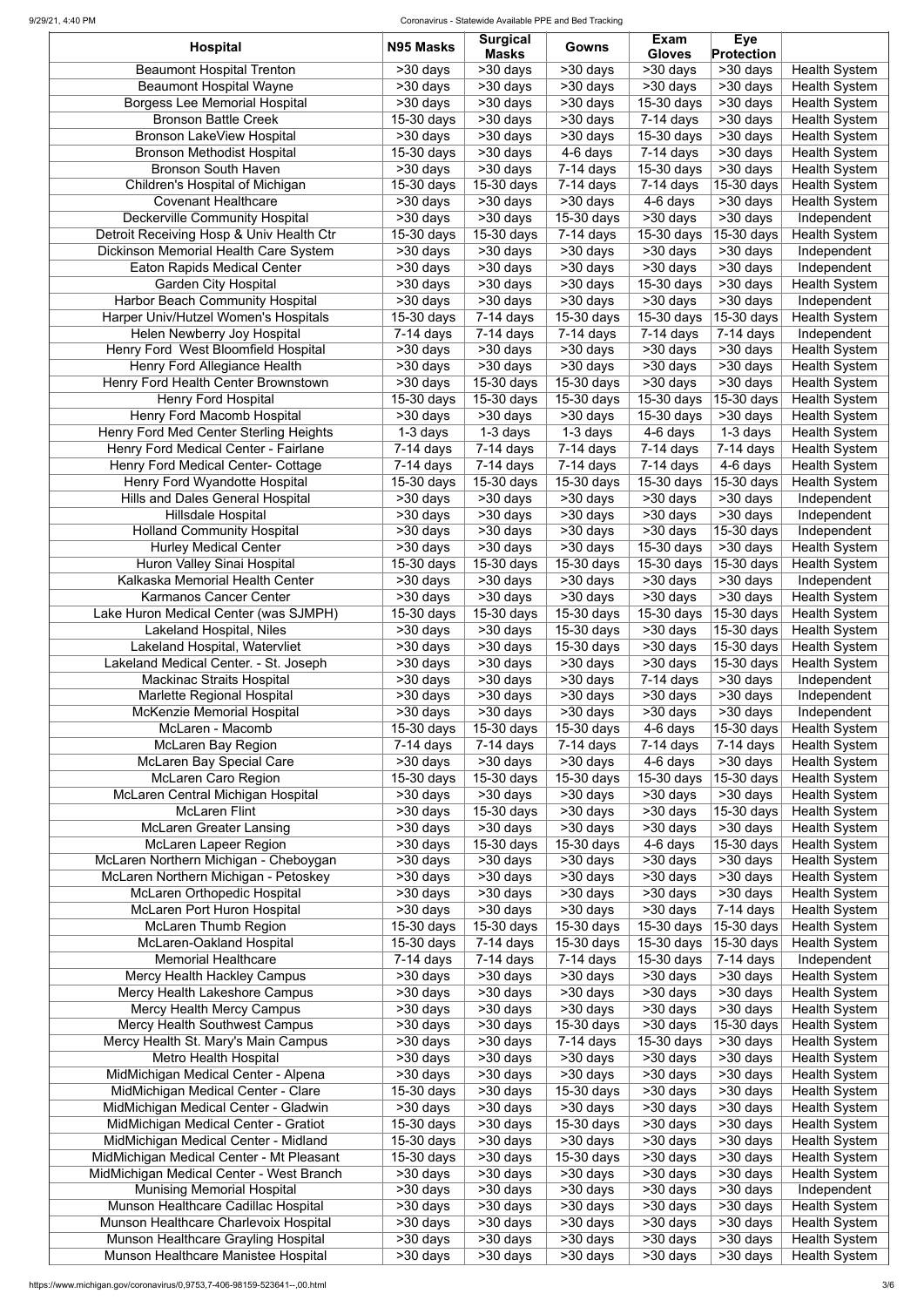#### 9/29/21, 4:40 PM Coronavirus - Statewide Available PPE and Bed Tracking

| <b>Hospital</b>                                                               | N95 Masks             | <b>Surgical</b>          | Gowns                             | Exam                                   | <b>Eye</b>                                 |                                              |
|-------------------------------------------------------------------------------|-----------------------|--------------------------|-----------------------------------|----------------------------------------|--------------------------------------------|----------------------------------------------|
| <b>Munson Medical Center</b>                                                  | >30 days              | <b>Masks</b><br>>30 days |                                   | <b>Gloves</b><br>$\overline{>30}$ days | <b>Protection</b><br>$\overline{>30}$ days |                                              |
| North Ottawa Community Hosp                                                   | >30 days              | >30 days                 | >30 days<br>$\overline{>30}$ days | >30 days                               | $>30$ days                                 | <b>Health System</b><br>Independent          |
| Oaklawn Hospital                                                              | 15-30 days            | 15-30 days               | $7-14$ days                       | 15-30 days                             | 15-30 days                                 | Independent                                  |
| <b>OSF St. Francis Hospital</b>                                               | >30 days              | $>30$ days               | >30 days                          | >30 days                               | >30 days                                   | Independent                                  |
| <b>Otsego Memorial Hospital</b>                                               | >30 days              | >30 days                 | >30 days                          | $>30$ days                             | >30 days                                   | <b>Health System</b>                         |
| Paul Oliver Memorial Hospital                                                 |                       | >30 days                 |                                   | >30 days                               | $>30$ days                                 | <b>Health System</b>                         |
| <b>Pontiac General Hospital</b>                                               | >30 days<br>>30 days  | 15-30 days               | >30 days<br>>30 days              | 15-30 days                             | >30 days                                   | Independent                                  |
| ProMedica Coldwater Regional Hospital                                         | $7-14$ days           | $7-14$ days              | $7-14$ days                       | $7-14$ days                            | $7-14$ days                                | <b>Health System</b>                         |
| ProMedica CV Hickman Hospital                                                 | $7-14$ days           | $7-14$ days              | $7-14$ days                       | $7-14$ days                            | $7-14$ days                                | <b>Health System</b>                         |
| Promedica Monroe Regional Hospital                                            | $7-14$ days           | $7-14$ days              | $7-14$ days                       | $7-14$ days                            | $7-14$ days                                | <b>Health System</b>                         |
| <b>Scheurer Hospital</b>                                                      | >30 days              | >30 days                 | >30 days                          | >30 days                               | >30 days                                   | Independent                                  |
| <b>Schoolcraft Memorial Hospital</b>                                          | >30 days              | >30 days                 | >30 days                          | >30 days                               | >30 days                                   | Independent                                  |
| <b>Sheridan Community Hospital</b>                                            | $>30$ days            | $7-14$ days              | 15-30 days                        | $7-14$ days                            | $7-14$ days                                | Independent                                  |
| Sinai-Grace Hospital                                                          | >30 days              | $\overline{4}$ -6 days   | 15-30 days                        | >30 days                               | >30 days                                   | <b>Health System</b>                         |
| <b>Sparrow Carson City Hospital</b>                                           | >30 days              | 15-30 days               | $7-14$ days                       | 15-30 days                             | >30 days                                   | <b>Health System</b>                         |
| <b>Sparrow Clinton Hospital</b>                                               | $15-30$ days          | 15-30 days               | $7-14$ days                       | 15-30 days                             | >30 days                                   | <b>Health System</b>                         |
| <b>Sparrow Eaton</b>                                                          | >30 days              | 15-30 days               | 4-6 days                          | >30 days                               | >30 days                                   | <b>Health System</b>                         |
| <b>Sparrow Hospital</b>                                                       | >30 days              | >30 days                 | >30 days                          | >30 days                               | >30 days                                   | <b>Health System</b>                         |
| Sparrow Ionia Hospital                                                        | $7-14$ days           | $15-30$ days             | $\overline{7}$ -14 days           | $15-30$ days                           | $\overline{>}30$ days                      | <b>Health System</b>                         |
| <b>Sparrow Specialty Hospital</b>                                             |                       | $>30$ days               | >30 days                          | $>30$ days                             | $\overline{>}30$ days                      | <b>Health System</b>                         |
|                                                                               | >30 days              | >30 days                 |                                   |                                        | $\overline{>30}$ days                      | <b>Health System</b>                         |
| Spectrum Health - Big Rapids Hospital                                         | >30 days              | $\overline{>}30$ days    | >30 days<br>$\overline{>30}$ days | >30 days<br>>30 days                   | $\overline{>}30$ days                      |                                              |
| Spectrum Health - Blodgett Hospital<br>Spectrum Health - Butterworth Hospital | >30 days              | $\overline{>30}$ days    |                                   | $\overline{>30}$ days                  | $>30$ days                                 | <b>Health System</b><br><b>Health System</b> |
|                                                                               | >30 days              | $>30$ days               | >30 days<br>$>30$ days            | $>30$ days                             |                                            |                                              |
| Spectrum Health - Ludington Hospital                                          | $\overline{>}30$ days |                          |                                   |                                        | >30 days                                   | <b>Health System</b>                         |
| Spectrum Health - Pennock Hospital                                            | >30 days              | >30 days                 | >30 days                          | $\overline{>30}$ days                  | $\overline{>30}$ days                      | <b>Health System</b>                         |
| Spectrum Health - Reed City Hospital                                          | >30 days              | $>30$ days               | $>30$ days                        | $>30$ days                             | $>30$ days                                 | <b>Health System</b>                         |
| <b>Spectrum Health Gerber Memorial</b>                                        | $>30$ days            | >30 days                 | >30 days                          | >30 days                               | >30 days                                   | <b>Health System</b>                         |
| Spectrum Health Kelsey Hospital                                               | $>30$ days            | $\overline{>30}$ days    | $>30$ days                        | $\overline{>}30$ days                  | $>30$ days                                 | <b>Health System</b>                         |
| Spectrum Health United Hospital                                               | $>30$ days            | >30 days                 | $>30$ days                        | $\overline{>}30$ days                  | $\overline{>}30$ days                      | <b>Health System</b>                         |
| Spectrum Health Zeeland Hospital                                              | >30 days              | >30 days                 | >30 days                          | $\overline{>}30$ days                  | >30 days                                   | <b>Health System</b>                         |
| Spectrum Helen DeVos Children's Hospital                                      | >30 days              | >30 days                 | >30 days                          | >30 days                               | >30 days                                   | <b>Health System</b>                         |
| St. Joseph Mercy Brighton                                                     | >30 days              | >30 days                 | >30 days                          | >30 days                               | >30 days                                   | <b>Health System</b>                         |
| St. Joseph Mercy Chelsea                                                      | >30 days              | >30 days                 | >30 days                          | $>30$ days                             | $>30$ days                                 | <b>Health System</b>                         |
| St. Joseph Mercy Hospital                                                     | >30 days              | >30 days                 | $1-3$ days                        | $7-14$ days                            | >30 days                                   | <b>Health System</b>                         |
| St. Joseph Mercy Livingston Hospital                                          | >30 days              | >30 days                 | >30 days                          | >30 days                               | >30 days                                   | <b>Health System</b>                         |
| St. Joseph Mercy Oakland                                                      | >30 days              | >30 days                 | >30 days                          | >30 days                               | >30 days                                   | <b>Health System</b>                         |
| St. Mary Mercy Hospital                                                       | >30 days              | 15-30 days               | 15-30 days                        | >30 days                               | 15-30 days                                 | <b>Health System</b>                         |
| St.John Medical Center - Macomb Township                                      | 4-6 days              | $7-14$ days              | $7-14$ days                       | $7-14$ days                            | $7-14$ days                                | <b>Health System</b>                         |
| <b>Straith Hospital</b>                                                       | >30 days              | >30 days                 | >30 days                          | >30 days                               | >30 days                                   | Independent                                  |
| <b>Sturgis Hospital</b>                                                       | >30 days              | >30 days                 | >30 days                          | >30 days                               | >30 days                                   | Independent                                  |
| <b>Three Rivers Health</b>                                                    | >30 days              | >30 days                 | >30 days                          | >30 days                               | >30 days                                   | Independent                                  |
| University of MI Hospitals & Health Ctr                                       | >30 days              | >30 days                 | >30 days                          | >30 days                               | >30 days                                   | <b>Health System</b>                         |
| <b>UP Health System - Marquette</b>                                           | >30 days              | >30 days                 | 15-30 days                        | 15-30 days                             | >30 days                                   | <b>Health System</b>                         |
| UP Health System - Portage                                                    | >30 days              | >30 days                 | >30 days                          | 15-30 days                             | >30 days                                   | <b>Health System</b>                         |
| <b>UP Health System-Bell</b>                                                  | >30 days              | >30 days                 | >30 days                          | >30 days                               | >30 days                                   | <b>Health System</b>                         |
| War Memorial Hospital                                                         | >30 days              | >30 days                 | >30 days                          | >30 days                               | >30 days                                   | Independent                                  |

# **Patient Census as of 09/27/2021**

| <b>Hospital</b>                                 | COVID-19<br><b>Patients</b> | COVID-19<br><b>Patients in ICU</b> | <b>Bed</b><br><b>Occupancy</b><br>℅ |
|-------------------------------------------------|-----------------------------|------------------------------------|-------------------------------------|
| <b>Allegan General Hospital</b>                 | 3                           | 0                                  | 36%                                 |
| <b>Ascension Borgess Hospital</b>               | $\overline{32}$             | 9                                  | 81%                                 |
| <b>Ascension Borgess-Pipp Hospital</b>          | $\mathbf 0$                 | 0                                  | 41%                                 |
| <b>Ascension Genesys Hospital</b>               | 39                          | $\overline{13}$                    | 88%                                 |
| <b>Ascension Macomb Oakland Madison Heights</b> | 18                          | 5                                  | 44%                                 |
| <b>Ascension Macomb Oakland Warren</b>          | 9                           | $\overline{2}$                     | 71%                                 |
| <b>Ascension Providence Hospital Novi</b>       | $\overline{18}$             | 8                                  | 82%                                 |
| <b>Ascension Providence Hospital Southfield</b> | $\overline{27}$             | $\overline{15}$                    | 83%                                 |
| <b>Ascension Providence Rochester</b>           | $\overline{5}$              | $\overline{3}$                     | 39%                                 |
| <b>Ascension River District Hospital</b>        | -1                          |                                    | 40%                                 |
| Ascension St. John Hospital                     | 16                          | $\overline{0}$                     | 85%                                 |
| Ascension St. Joseph Hospital                   | 6                           | 3                                  | 46%                                 |
| Ascension St. Mary's Hospital                   | 9                           | $\mathbf 0$                        | 97%                                 |
| <b>Ascension Standish Hospital</b>              | $\overline{0}$              | $\overline{0}$                     | 44%                                 |
| <b>Aspirus Iron River Hospital</b>              | $\overline{0}$              | $\overline{0}$                     | 26%                                 |
| Aspirus Ironwood Hospital                       | $\overline{2}$              | $\mathbf 0$                        | 38%                                 |
| <b>Aspirus Keweenaw Hospital</b>                |                             |                                    | 61%                                 |
| <b>Aspirus Ontonagon Hospital</b>               | $\mathbf 0$                 | $\overline{0}$                     | 30%                                 |
| <b>Baraga County Memorial Hospital</b>          | 4                           | $\overline{0}$                     | 47%                                 |
| <b>Beaumont Farmington Hills</b>                | 22                          | $\mathbf 0$                        | 81%                                 |
| <b>Beaumont Hospital - Royal Oak</b>            | 50                          | 6                                  | 81%                                 |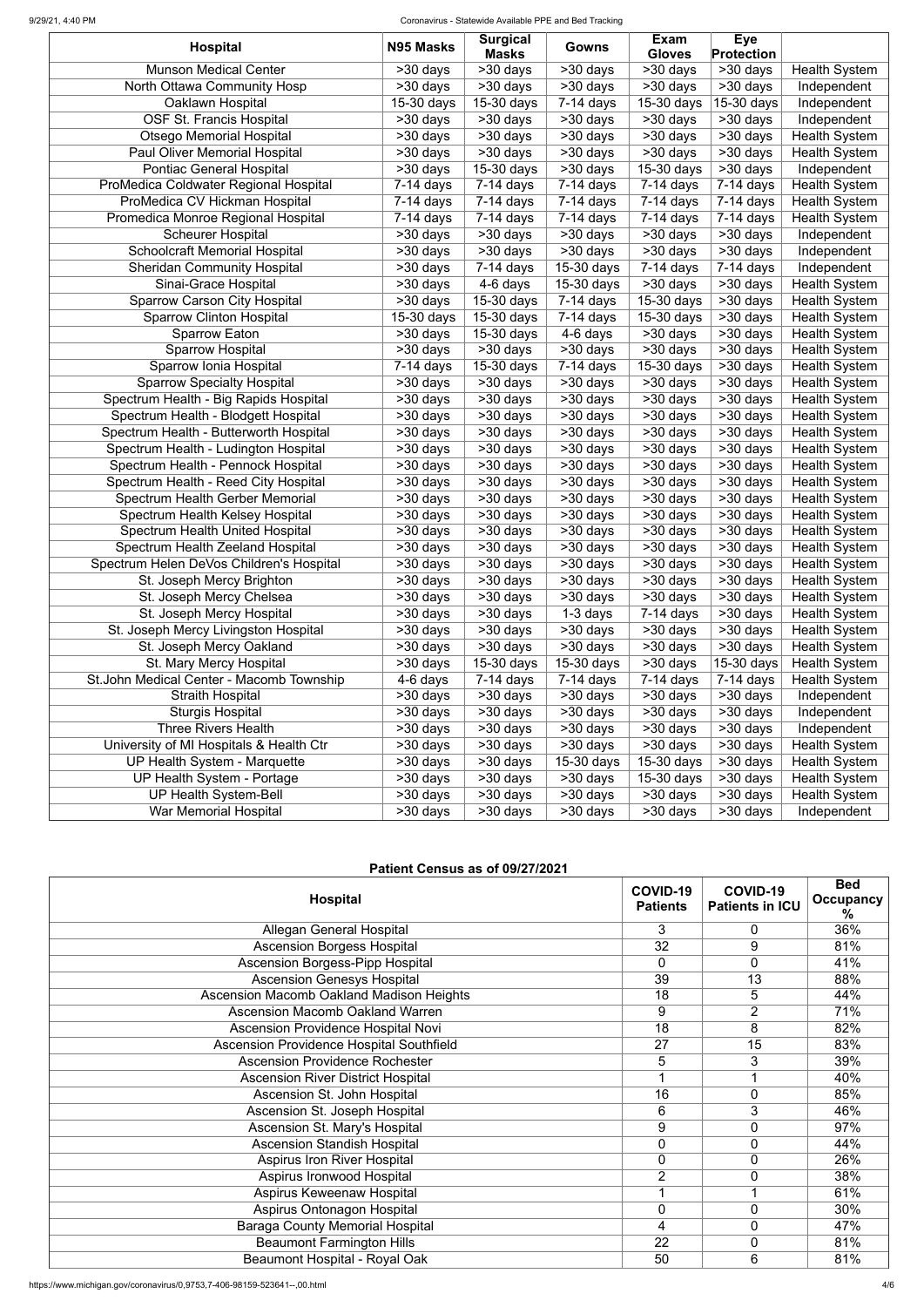| <b>Hospital</b>                                                             | COVID-19<br><b>Patients</b> | COVID-19<br><b>Patients in ICU</b> | <b>Bed</b><br><b>Occupancy</b> |
|-----------------------------------------------------------------------------|-----------------------------|------------------------------------|--------------------------------|
|                                                                             |                             |                                    | %                              |
| <b>Beaumont Hospital - Troy</b>                                             | 53                          | 11                                 | 83%                            |
| <b>Beaumont Hospital Dearborn</b>                                           | 43                          | 6                                  | 91%                            |
| <b>Beaumont Hospital Grosse Pointe</b>                                      | 8<br>12                     | $\mathbf 1$<br>$\overline{2}$      | 57%<br>67%                     |
| <b>Beaumont Hospital Taylor</b><br><b>Beaumont Hospital Trenton</b>         | 25                          | 4                                  | 77%                            |
| <b>Beaumont Hospital Wayne</b>                                              | 12                          | $\mathbf 0$                        | 79%                            |
| <b>Borgess Lee Memorial Hospital</b>                                        | $\mathbf 1$                 | 0                                  | 12%                            |
| <b>Bronson Battle Creek</b>                                                 | 11                          | 5                                  | 75%                            |
| <b>Bronson LakeView Hospital</b>                                            | $\mathbf 0$                 | 0                                  | 31%                            |
| <b>Bronson Methodist Hospital</b>                                           | 36                          | 6                                  | 75%                            |
| <b>Bronson South Haven</b>                                                  | $\overline{2}$              | 0                                  | 100%                           |
| Children's Hospital of Michigan                                             | 9                           | $\mathbf 0$                        | 88%                            |
| <b>Covenant Healthcare</b>                                                  | 47                          | 10                                 | 91%                            |
| <b>Deckerville Community Hospital</b>                                       | $\mathbf 1$                 | $\mathbf 0$                        | 8%                             |
| Detroit Receiving Hosp & Univ Health Ctr                                    | 8<br>11                     | 5                                  | 100%<br>76%                    |
| Dickinson Memorial Health Care System<br><b>Eaton Rapids Medical Center</b> | $\mathbf 0$                 | 4<br>0                             | 5%                             |
| <b>Garden City Hospital</b>                                                 | 10                          | $\overline{2}$                     | 66%                            |
| <b>Harbor Beach Community Hospital</b>                                      | $\overline{0}$              | 0                                  | $0\%$                          |
| Harper Univ/Hutzel Women's Hospitals                                        | 11                          | 9                                  | 97%                            |
| Helen Newberry Joy Hospital                                                 | $\mathbf{1}$                | 0                                  | 24%                            |
| <b>Henry Ford Allegiance Health</b>                                         | 34                          | 13                                 | 89%                            |
| <b>Henry Ford Hospital</b>                                                  | 40                          | $\overline{18}$                    | 85%                            |
| Henry Ford Macomb Hospital                                                  | 47                          | 13                                 | 84%                            |
| Henry Ford West Bloomfield Hospital                                         | 16                          | $\overline{1}$                     | 77%                            |
| Henry Ford Wyandotte Hospital                                               | 29                          | 6                                  | 76%                            |
| <b>Hills and Dales General Hospital</b>                                     | $\pmb{0}$                   | 0                                  | 20%                            |
| <b>Hillsdale Hospital</b>                                                   | $\overline{11}$<br>6        | 4                                  | 60%<br>67%                     |
| <b>Holland Community Hospital</b><br><b>Hurley Medical Center</b>           | 17                          | 0<br>3                             | 99%                            |
| <b>Huron Valley Sinai Hospital</b>                                          | 14                          | $\overline{2}$                     | 53%                            |
| Kalkaska Memorial Health Center                                             | 0                           | 0                                  | 25%                            |
| <b>Karmanos Cancer Center</b>                                               | $\mathbf{1}$                | $\mathbf 1$                        | 74%                            |
| Lake Huron Medical Center (was SJMPH)                                       | 9                           | 4                                  | 66%                            |
| <b>Lakeland Hospital, Niles</b>                                             | $\mathbf 0$                 | 0                                  | 58%                            |
| Lakeland Hospital, Watervliet                                               | $\mathbf 0$                 | 0                                  | 71%                            |
| Lakeland Medical Center. - St. Joseph                                       | 23                          | $\overline{7}$                     | 85%                            |
| <b>Mackinac Straits Hospital</b>                                            | $\mathbf 0$                 | $\mathbf 0$                        | 20%                            |
| Marlette Regional Hospital<br><b>McKenzie Memorial Hospital</b>             | $\mathbf 0$<br>$\mathbf 0$  | 0<br>0                             | 24%<br>16%                     |
| McLaren - Macomb                                                            | 17                          | 4                                  | 91%                            |
| <b>McLaren Bay Region</b>                                                   | 21                          | $\overline{7}$                     | 84%                            |
| <b>McLaren Bay Special Care</b>                                             | $\mathbf 0$                 | 0                                  | 39%                            |
| McLaren Caro Region                                                         | $\overline{0}$              | 0                                  | 8%                             |
| McLaren Central Michigan Hospital                                           | 13                          | 8                                  | 61%                            |
| <b>McLaren Flint</b>                                                        | 29                          | 8                                  | 89%                            |
| <b>McLaren Greater Lansing</b>                                              | 14                          | 1                                  | 94%                            |
| <b>McLaren Lapeer Region</b>                                                | 12                          | 5                                  | 54%                            |
| McLaren Northern Michigan - Petoskey<br>McLaren Orthopedic Hospital         | 17<br>$\mathbf 0$           | 8<br>0                             | 90%<br>67%                     |
| <b>McLaren Port Huron Hospital</b>                                          | 23                          | $\overline{7}$                     | 94%                            |
| <b>McLaren Thumb Region</b>                                                 | $\mathbf 0$                 | 0                                  | 44%                            |
| McLaren-Oakland Hospital                                                    | 5                           | $\overline{2}$                     | 62%                            |
| <b>Memorial Healthcare</b>                                                  | 5                           | $\overline{2}$                     | 50%                            |
| <b>Mercy Health Hackley Campus</b>                                          | $\mathbf 0$                 | 0                                  | $0\%$                          |
| Mercy Health Lakeshore Campus                                               | $\mathbf 0$                 | 0                                  | 10%                            |
| <b>Mercy Health Mercy Campus</b>                                            | $\overline{31}$             | 11                                 | 85%                            |
| Mercy Health St. Mary's Main Campus                                         | 29                          | 5                                  | 80%                            |
| Metro Health Hospital                                                       | $\overline{21}$             | $\overline{3}$                     | 88%                            |
| MidMichigan Medical Center - Alpena<br>MidMichigan Medical Center - Clare   | 8                           | 0<br>$\mathbf 0$                   | 49%<br>24%                     |
| MidMichigan Medical Center - Gladwin                                        | $\mathbf 0$                 | $\mathbf 0$                        | 14%                            |
| MidMichigan Medical Center - Gratiot                                        | $\overline{7}$              |                                    | 66%                            |
| MidMichigan Medical Center - Midland                                        | 28                          | 4                                  | 84%                            |
| MidMichigan Medical Center - West Branch                                    | 6                           | $\mathbf 0$                        | 28%                            |
| <b>Munising Memorial Hospital</b>                                           | $\mathbf 0$                 | $\mathbf 0$                        | 55%                            |
| Munson Healthcare Cadillac Hospital                                         | $9\,$                       | 9                                  | 82%                            |
| Munson Healthcare Charlevoix Hospital                                       | $\mathbf 0$                 | $\mathbf 0$                        | 24%                            |
| Munson Healthcare Grayling Hospital                                         | 5                           | 3                                  | 43%                            |
| Munson Healthcare Manistee Hospital<br><b>Munson Medical Center</b>         | 3<br>26                     | $\overline{0}$<br>10               | 36%                            |
| North Ottawa Community Hosp                                                 | 3                           | $2^{\circ}$                        | 77%<br>31%                     |
|                                                                             |                             |                                    |                                |